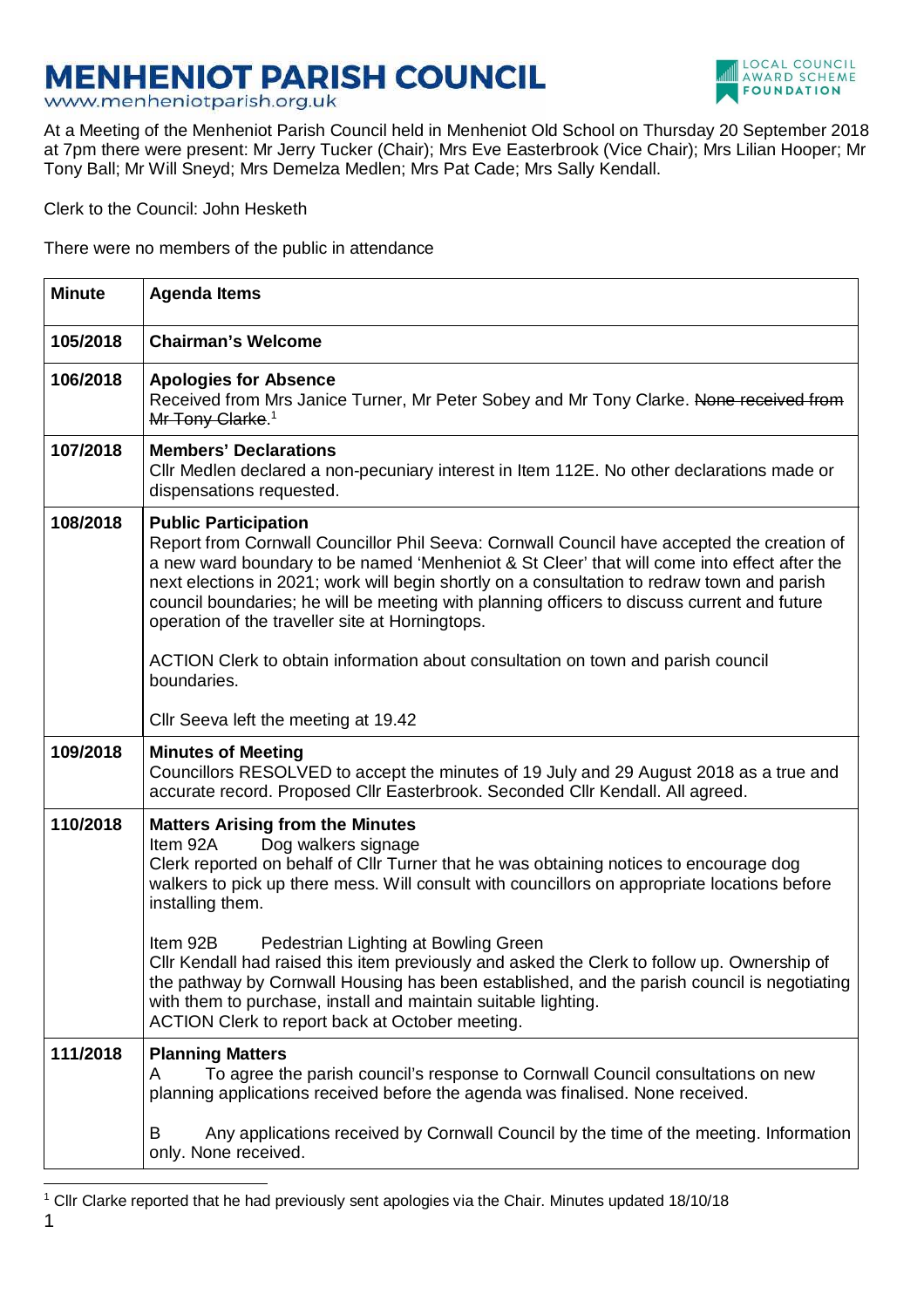|          | С                                                                                                                                                                                                                                                                                                                                                                                                     | Planning applications approved by Cornwall Council.                                                                                        |                                                                                                                                                                                                                                                                  |        |   |          |  |  |
|----------|-------------------------------------------------------------------------------------------------------------------------------------------------------------------------------------------------------------------------------------------------------------------------------------------------------------------------------------------------------------------------------------------------------|--------------------------------------------------------------------------------------------------------------------------------------------|------------------------------------------------------------------------------------------------------------------------------------------------------------------------------------------------------------------------------------------------------------------|--------|---|----------|--|--|
|          | PA18/05055 APPROVED<br>Location: Trenant Barn Menheniot Liskeard Cornwall PL14 3RF<br>Proposal: Use of former agricultural buildings as three residential dwelling houses (the<br>buildings are currently restricted to use as holiday units and a residential dwelling for<br>occupation of a manager of the holiday accommodation business by conditions imposed on<br>permission no. 09/01889/FUL) |                                                                                                                                            |                                                                                                                                                                                                                                                                  |        |   |          |  |  |
|          | PA18/05577 APPROVED                                                                                                                                                                                                                                                                                                                                                                                   | Proposal: Proposed Single Garage                                                                                                           | Location: Hobbs Cottage Merrymeet Liskeard Cornwall PL14 3LP                                                                                                                                                                                                     |        |   |          |  |  |
|          | PA18/05464 APPROVED                                                                                                                                                                                                                                                                                                                                                                                   | Location: Land Adjacent To Scawns House Menheniot Cornwall                                                                                 | Proposal: Removal or variation of condition 3 (used solely for storage / maintenance<br>purposes in connection with Scawns House and no form of trade or business shall be carried<br>on therefrom) in respect of Decision Notice E2/90/00770/F dated 05/11/1990 |        |   |          |  |  |
|          | Applicant: Mr D Easterbrook                                                                                                                                                                                                                                                                                                                                                                           | 03.09.2018 PA18/06331 APPROVED<br>Proposal: Construction of agricultural building.                                                         | Location: South Trewint Farm Trewint Road Menheniot Liskeard Cornwall                                                                                                                                                                                            |        |   |          |  |  |
|          | D<br>Information only. None.                                                                                                                                                                                                                                                                                                                                                                          |                                                                                                                                            | Planning applications refused by Cornwall Council or withdrawn by the applicant.                                                                                                                                                                                 |        |   |          |  |  |
|          | <b>Applicant: Richard Mathers</b>                                                                                                                                                                                                                                                                                                                                                                     | 23.07.2018 PA18/01822/PREAPP WITHDRAWN<br>wheelchair access throughout the house                                                           | Location: Lower Trengrove Farm Merrymeet Liskeard Cornwall PL14 3LL<br>Proposal: Pre application advice for installation of small internal ramps and lift to allow                                                                                               |        |   |          |  |  |
|          | Applicant: Mr And Mrs Sobey                                                                                                                                                                                                                                                                                                                                                                           | 20.09.18 PA18/07110 APPROVED<br>Proposal: Erection of replacement dwelling<br>Location: Williams Park Menheniot Liskeard Cornwall PL14 3PN |                                                                                                                                                                                                                                                                  |        |   |          |  |  |
|          | E.                                                                                                                                                                                                                                                                                                                                                                                                    | <b>Community Infrastructure Levy</b><br>Clerk presented a summary of the consultation on CIL.                                              | ACTION Clerk to circulate link to Cornwall Council briefing and survey.                                                                                                                                                                                          |        |   |          |  |  |
| 112/2018 | <b>Financial Matters</b><br>A                                                                                                                                                                                                                                                                                                                                                                         | Cllr Sneyd. Seconded Cllr Kendall. All agreed                                                                                              | It was RESOLVED to approved the payment schedule and agree payment. Proposed                                                                                                                                                                                     |        |   |          |  |  |
|          | Payments Schedule                                                                                                                                                                                                                                                                                                                                                                                     |                                                                                                                                            | September 2018                                                                                                                                                                                                                                                   | Period | 6 |          |  |  |
|          | Date                                                                                                                                                                                                                                                                                                                                                                                                  | Payee                                                                                                                                      | <b>Description</b>                                                                                                                                                                                                                                               | CQ     |   | £        |  |  |
|          | 20/09/2018                                                                                                                                                                                                                                                                                                                                                                                            | SSE Enterprise Lighting                                                                                                                    | Street lighting maintenance                                                                                                                                                                                                                                      | 1818   | £ | 97.20    |  |  |
|          | 20/09/2018                                                                                                                                                                                                                                                                                                                                                                                            | Peter Pollard                                                                                                                              | War memorial refurb                                                                                                                                                                                                                                              | 1819   | £ | 613.80   |  |  |
|          | 20/09/2018                                                                                                                                                                                                                                                                                                                                                                                            | Rob Craig                                                                                                                                  | Ground maintenance                                                                                                                                                                                                                                               | 1820   | £ | 300.00   |  |  |
|          | 20/09/2018                                                                                                                                                                                                                                                                                                                                                                                            | <b>PKF Littlejohn</b>                                                                                                                      | Annual audit                                                                                                                                                                                                                                                     | 1821   | £ | 240.00   |  |  |
|          | 20/09/2018                                                                                                                                                                                                                                                                                                                                                                                            | Menheniot Parish Hall                                                                                                                      | Venue hire                                                                                                                                                                                                                                                       | 1822   | £ | 16.00    |  |  |
|          | 27/09/2018                                                                                                                                                                                                                                                                                                                                                                                            | John Hesketh                                                                                                                               | Salary                                                                                                                                                                                                                                                           | 1823   | £ | 423.80   |  |  |
|          | 27/09/2018                                                                                                                                                                                                                                                                                                                                                                                            | <b>HMRC</b>                                                                                                                                | <b>PAYE</b>                                                                                                                                                                                                                                                      | 1824   | £ | 138.20   |  |  |
|          | All cheque payments today                                                                                                                                                                                                                                                                                                                                                                             |                                                                                                                                            |                                                                                                                                                                                                                                                                  |        | £ | 1,829.00 |  |  |
|          |                                                                                                                                                                                                                                                                                                                                                                                                       |                                                                                                                                            |                                                                                                                                                                                                                                                                  |        |   |          |  |  |
|          | B                                                                                                                                                                                                                                                                                                                                                                                                     | Direct Bank Payment & Receipts. For information.                                                                                           |                                                                                                                                                                                                                                                                  |        |   |          |  |  |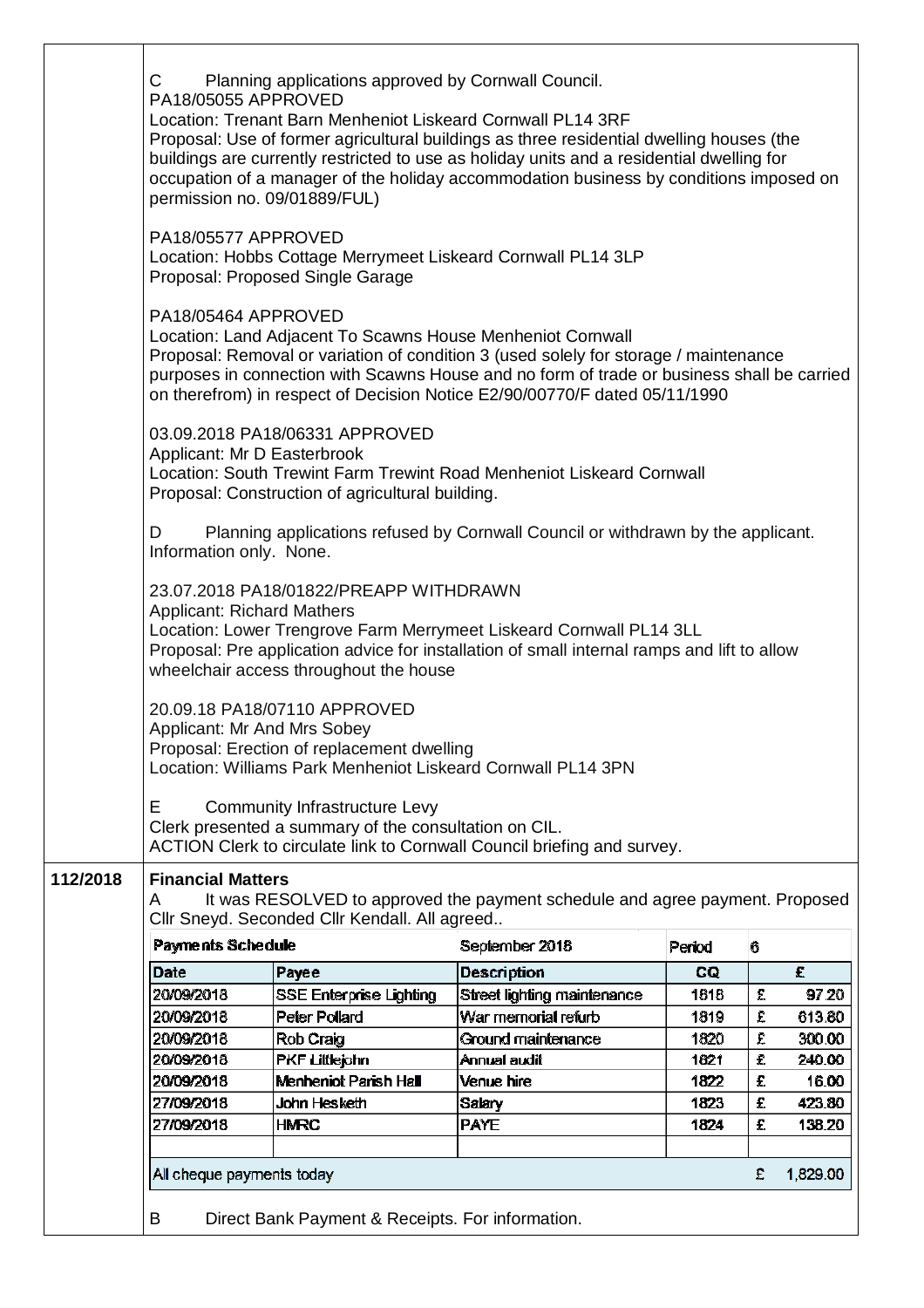|          |                                                                                                                                                                                                                                                                                                                                                                                                                                                                                                                                                                                                    | <b>Bank Payments Schedule including Debit Card</b> |                                                                                                                                                                                                                                                                                                                                                                                  |     |   |        |  |
|----------|----------------------------------------------------------------------------------------------------------------------------------------------------------------------------------------------------------------------------------------------------------------------------------------------------------------------------------------------------------------------------------------------------------------------------------------------------------------------------------------------------------------------------------------------------------------------------------------------------|----------------------------------------------------|----------------------------------------------------------------------------------------------------------------------------------------------------------------------------------------------------------------------------------------------------------------------------------------------------------------------------------------------------------------------------------|-----|---|--------|--|
|          | <b>Date</b>                                                                                                                                                                                                                                                                                                                                                                                                                                                                                                                                                                                        | Payee                                              | <b>Description</b>                                                                                                                                                                                                                                                                                                                                                               | Pay |   | £      |  |
|          | 01/08/2018                                                                                                                                                                                                                                                                                                                                                                                                                                                                                                                                                                                         | St Keyne Parish Council                            | Contribution to GDPR training                                                                                                                                                                                                                                                                                                                                                    |     |   | 53.89  |  |
|          | 09/08/2018                                                                                                                                                                                                                                                                                                                                                                                                                                                                                                                                                                                         | Lloyds Bank                                        | Interest                                                                                                                                                                                                                                                                                                                                                                         |     |   | 3.66   |  |
|          |                                                                                                                                                                                                                                                                                                                                                                                                                                                                                                                                                                                                    |                                                    |                                                                                                                                                                                                                                                                                                                                                                                  |     |   |        |  |
|          | All bank payments this period                                                                                                                                                                                                                                                                                                                                                                                                                                                                                                                                                                      |                                                    |                                                                                                                                                                                                                                                                                                                                                                                  |     | £ | 57.55  |  |
|          |                                                                                                                                                                                                                                                                                                                                                                                                                                                                                                                                                                                                    |                                                    |                                                                                                                                                                                                                                                                                                                                                                                  |     |   |        |  |
|          | <b>Bank Receipts Schedule</b><br><b>Date</b>                                                                                                                                                                                                                                                                                                                                                                                                                                                                                                                                                       | Payer                                              | <b>Description</b>                                                                                                                                                                                                                                                                                                                                                               |     |   | £      |  |
|          | 01/08/2018                                                                                                                                                                                                                                                                                                                                                                                                                                                                                                                                                                                         | South West Water                                   | <b>Water Allotments</b>                                                                                                                                                                                                                                                                                                                                                          | DD. | £ | 176.62 |  |
|          | 01/08/2018                                                                                                                                                                                                                                                                                                                                                                                                                                                                                                                                                                                         | South West Water                                   | <b>Water Toilets</b>                                                                                                                                                                                                                                                                                                                                                             | DD. | £ | 16.10  |  |
|          |                                                                                                                                                                                                                                                                                                                                                                                                                                                                                                                                                                                                    |                                                    |                                                                                                                                                                                                                                                                                                                                                                                  |     |   |        |  |
|          |                                                                                                                                                                                                                                                                                                                                                                                                                                                                                                                                                                                                    |                                                    |                                                                                                                                                                                                                                                                                                                                                                                  |     |   |        |  |
|          | All bank receipts this period                                                                                                                                                                                                                                                                                                                                                                                                                                                                                                                                                                      |                                                    |                                                                                                                                                                                                                                                                                                                                                                                  |     | £ | 192.72 |  |
|          |                                                                                                                                                                                                                                                                                                                                                                                                                                                                                                                                                                                                    |                                                    |                                                                                                                                                                                                                                                                                                                                                                                  |     |   |        |  |
|          | Е                                                                                                                                                                                                                                                                                                                                                                                                                                                                                                                                                                                                  | <b>Application for Donation</b>                    | Councillors discussed the letter from Menheniot School Association requesting a contribution<br>of £100 towards the cost of organising a fireworks fundraising event at the school on 27<br>October 2018. Clerk informed the meeting that there was currently £631.68 remaining in the<br>donations budget. It was RESOLVED to agree to the donation. Proposed Cllr Easterbrook. |     |   |        |  |
|          | remaining agreed.                                                                                                                                                                                                                                                                                                                                                                                                                                                                                                                                                                                  |                                                    | Seconded Cllr Sneyd. Cllr Medlen had previously declared an interest and abstained. All                                                                                                                                                                                                                                                                                          |     |   |        |  |
| 113/2018 | <b>Councillors' Reports</b><br><b>Cllr Tony Ball</b><br>A<br>Reported that had attended Bolitho Farm on 31 July 2018 to support the consultation as part<br>of the demand study into a possible livestock market and agri-hub. Cllr Peter Sobey also<br>attended to represent the parish council. Informal feedback from people attending was that<br>they would support a local livestock market and agricultural hub. Questionnaires were<br>completed and returned to Stratton Creber Commercial who are managing the demand<br>study. The Chair thanked Cllr Ball for attending on his behalf. |                                                    |                                                                                                                                                                                                                                                                                                                                                                                  |     |   |        |  |
|          | Clerk advised that the first draft of the demand study had been received and passed to the<br>Vice Chair for comment. A meeting of the study steering group will take place in Liskeard on<br>Friday 28 September at 3pm. Cllr Easterbrook and Ball will attend to represent the parish<br>council.<br>ACTION Clerk to forward annotated copy of the demand study to all councillors.                                                                                                                                                                                                              |                                                    |                                                                                                                                                                                                                                                                                                                                                                                  |     |   |        |  |
|          | B<br><b>Cllr Demelza Medlen</b><br>Reported that weeds around the French drain on the approach road to the tennis club were<br>in need of spraying.<br><b>ACTION Clerk to contact Rob Craig</b>                                                                                                                                                                                                                                                                                                                                                                                                    |                                                    |                                                                                                                                                                                                                                                                                                                                                                                  |     |   |        |  |
| 114/2018 | <b>Chair's Agenda Items</b><br>Neighbourhood Development Plan.<br>A<br>Chair reported that the project manager, Steve Foster, had drafted a vision statement for the<br>NDP, and a set of policies. The meeting held last week on 13 September had discussed the<br>proposals that would now be expanded with specific examples. Cllr Tucker asked that<br>councillors should attend where possible to feedback into the draft plan in order to give the<br>widest representation.<br>ACTION Clerk to circulate calendar of NDP meeting dates.                                                     |                                                    |                                                                                                                                                                                                                                                                                                                                                                                  |     |   |        |  |
|          | B                                                                                                                                                                                                                                                                                                                                                                                                                                                                                                                                                                                                  | Update on progress to the Menheniot Traffic Plan   |                                                                                                                                                                                                                                                                                                                                                                                  |     |   |        |  |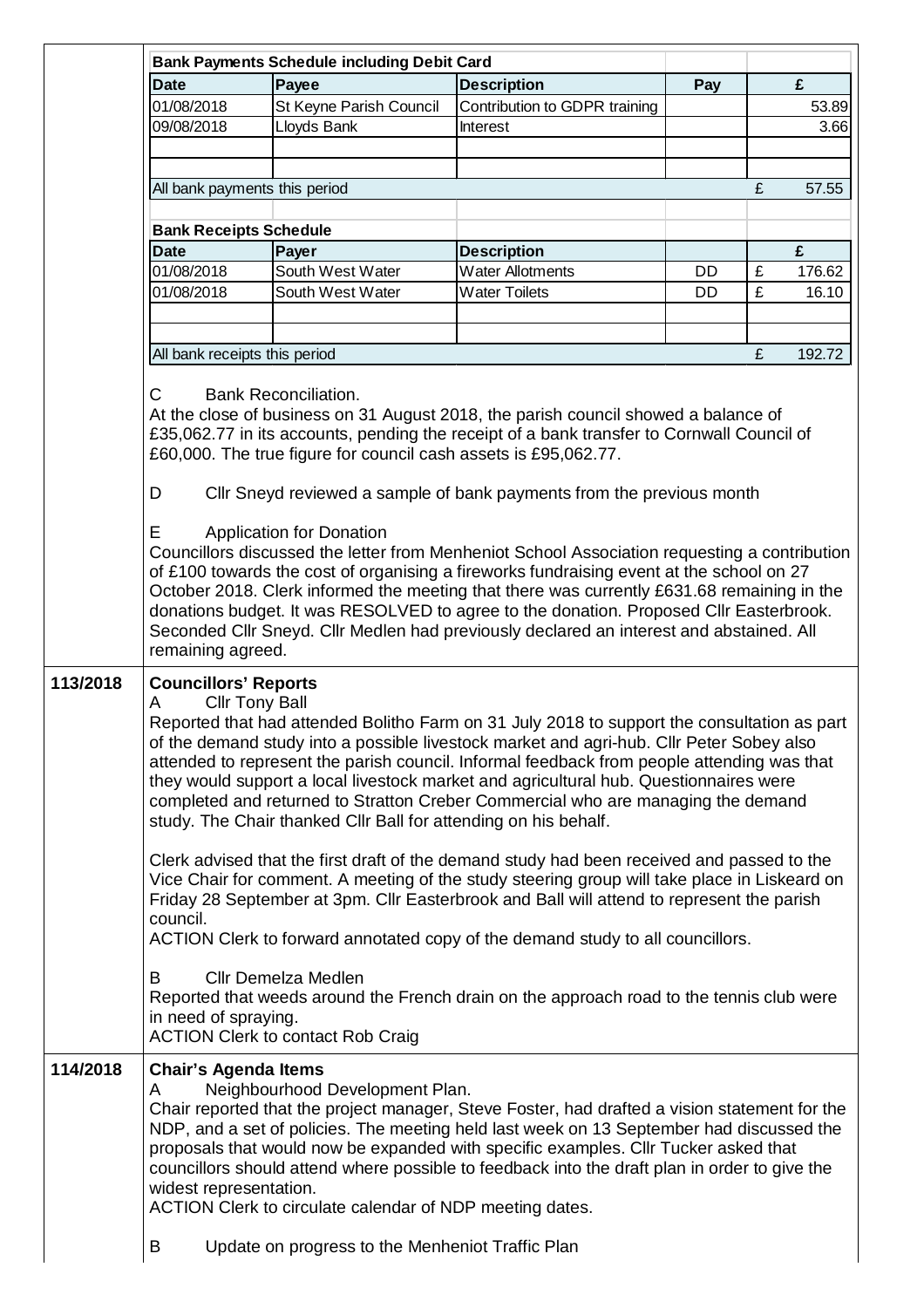Cllr Tucker reported that work has been progressing with the car park at Hartmeade: lines to mark out parking bays have been refreshed; new signage has been installed by the entrance; vehicles that were assessed as being abandoned have been removed. There are several issues outstanding in order to make the car park properly usable: the speed bump by the entrance needs to be removed; overhanging trees have still not been cut down and have caused damage to a parked vehicle; the restriction on 24 hour parking needs to be amended by a traffic order to exclude weekends. The police mobile police station visited the village centre on 14 September to meet with residents and discuss their community safety issues. Because the parish council had not been alerted beforehand, councillors did not have the opportunity to promote the visit to residents in other parts of the parish. Clerk has written to Sgt Engley to request a return visit. Cllr Medlen reported that more cars are being parked on Fourgates during the school run, potentially causing congestion in that locality. ACTION Clerk to follow up previous emails to Cornwall Council about the speed bump and hedge trimming.

# C War memorial and WW1 events

The lettering on the memorial has been restored and new granite slabs installed around it. The final part of the refurbishment will be the installation of low level railings around the island. Chair will liaise with the local Royal British Legion to agree a date, and discuss arrangements for Remembrance Sunday when he meets with the Parochial Church Council next week.

## D Old Chapel repairs

Cornwall Council have removed loose slates from the edge of the roof and have been making preparations to cover the area with tarpaulin to make safe. Chair has located the current owner of the property and is linking both parties together to resolve outstanding issues.

### E Consultation on Cornwall Licensing Policy

Chair reminded councillors that anyone planning events on parish council property should obtain the necessary permissions beforehand. The current consultation on licensing policy may be viewed on the Cornwall website. Search online for Cornwall Licensing Consultation. Closes 5 December 2018.

### F GWR Access for All Funding

Clerk referred to the briefing note and explained that government funding may be available to carry out accessibility improvements at Menheniot Rail Station. Councillors discussed the criteria for awards and concluded that the station would not meet the assessment standards required by the Department for Transport.

### G Village Green Refurbishment

The temporary cones and flags currently located on the village green will be replaced shortly with permanent black painted metal bollards. Location will be agreed before installation but will not harm the labyrinth set in the ground surrounding the flagpole.

### H Speeding in village centre

Residents have been concerned about an increase in the number of vehicles driving at speed through the village centre. The Chair has been in touch with residents from Pengover Green and Merrymeet with a view to setting up a village Community Speedwatch scheme. Any councillors or residents wishing to volunteer should make contact with the Clerk.

#### Egg throwing

Chair has had reports of cars being damaged by eggs being thrown at them. Please report any other incidences to the clerk.

ACTION Clerk to post notice on council's Facebook page.

### **115/2018 Clerk's Administration**

- A Annual Governance & Accountability Return Report received from auditors that the audit has been satisfactorily completed and signed off.
- - B The General Data Protection Regulations